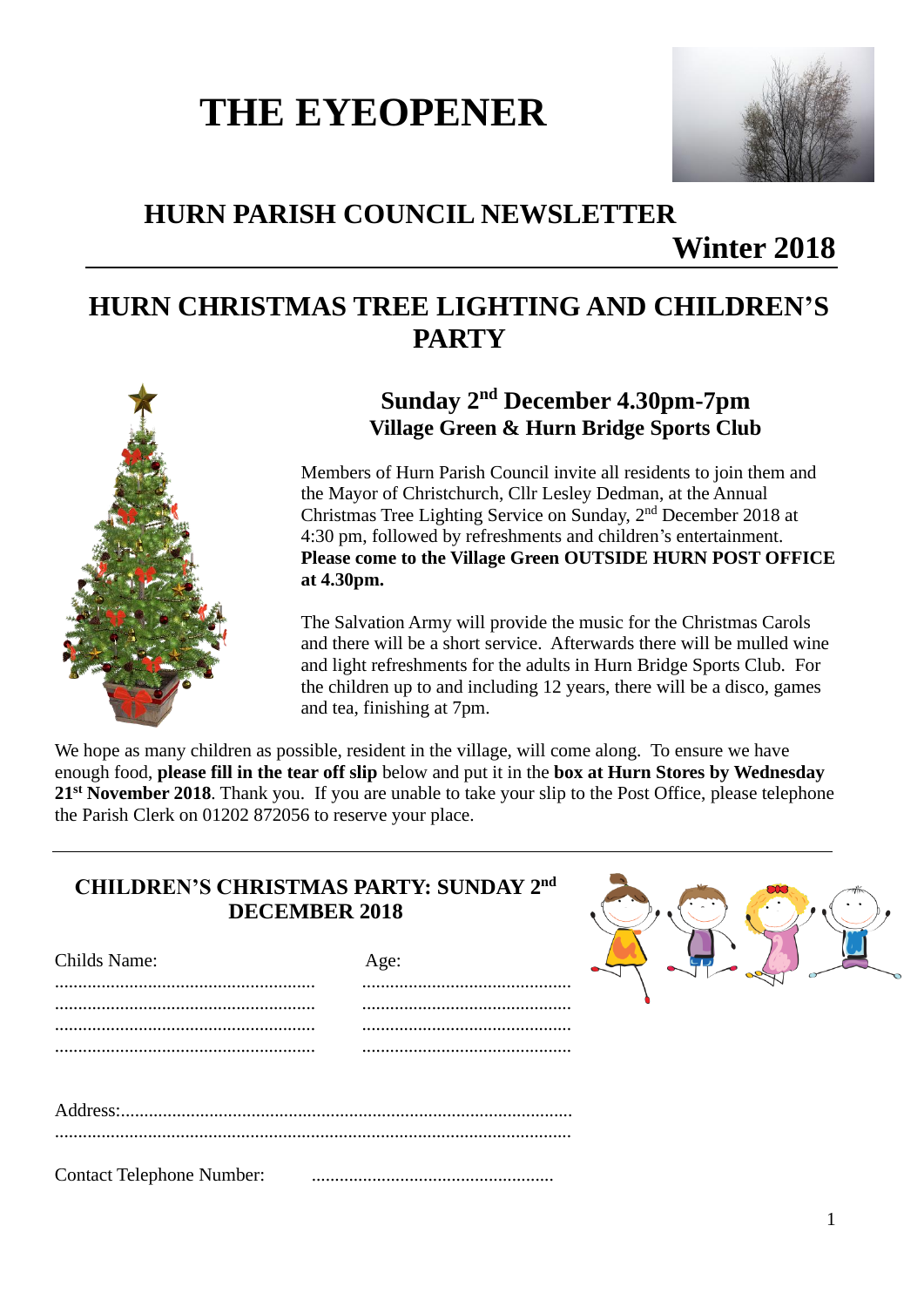## **Thank You to Lydia for Volunteering**

Lydia Greenman lives in Hurn and is completing her Duke of Edinburgh Gold Award. Over the past few months she has cleared out and swept the bus shelter, mowed and tidied the Green outside Hurn Stores, and litter picked Moors Close and Parley Lane – see photo.

Some 300,000 adolescents and young adults participate in D of E Awards annually. The programmes are at three progressive levels which, if successfully completed, lead to a Bronze, Silver or Gold Award. With assistance from adult Leaders, participants select and set objectives in each of the following areas:

- **Volunteering**: undertaking service to individuals or the community.
- **Physical**: improving in an area of sport, dance or fitness activities.
- **Skills**: developing practical and social skills and personal interests.
- **Expedition**: planning, training for, and completion of an adventurous journey in the UK or abroad.
- At Gold level, which takes about 18 months, participants have to be at least 16 years old and must do an additional fifth Residential Section, which involves staying and working away from home for five days, doing a shared activity.

There are lots of great ways to complete the Volunteering section, such as helping charities or community groups, but Lydia felt it would be nice to put something back into her own village - Hurn. The Parish Council is very grateful to Lydia for her hard work and community spirit and wishes her luck in completing her Gold Award.



**You can also get involved in Volunteering – just google "Litter Free Dorset" to join a group, or form you own local group**

**Please make sure you take your litter home and keep our environment clean and tidy \_\_\_\_\_\_\_\_\_\_\_\_\_\_\_\_\_\_\_\_\_\_\_\_\_\_\_\_\_\_\_\_\_\_\_\_\_\_\_\_\_\_\_\_\_\_\_\_\_\_\_\_\_\_\_\_\_\_\_\_\_\_\_\_\_\_\_\_\_\_\_\_\_\_\_\_\_\_**

## **Hurn Parish Council Contact Details**

If you have any queries regarding any of the items in this Newsletter, or want to contact your Parish Councillors, their contact details are as follows:

Chairman Cllr Mrs M Phipps 01202 478266 – e mail hurnparish@fillybrookfarm.co.uk Vice Chairman Cllr H Greenman 01202 486367 Cllr I Evans 01202 477566 Cllr Mrs J Jones 01202 485258 Cllr Mrs H Balkaya Shore 01202 485288 Clerk Mrs N Shaw 01202 872056 - email hurnparishcouncil@talktalk.net

Website: [www.hurnparishcouncil.org.uk](http://www.hurnparishcouncil.org.uk/)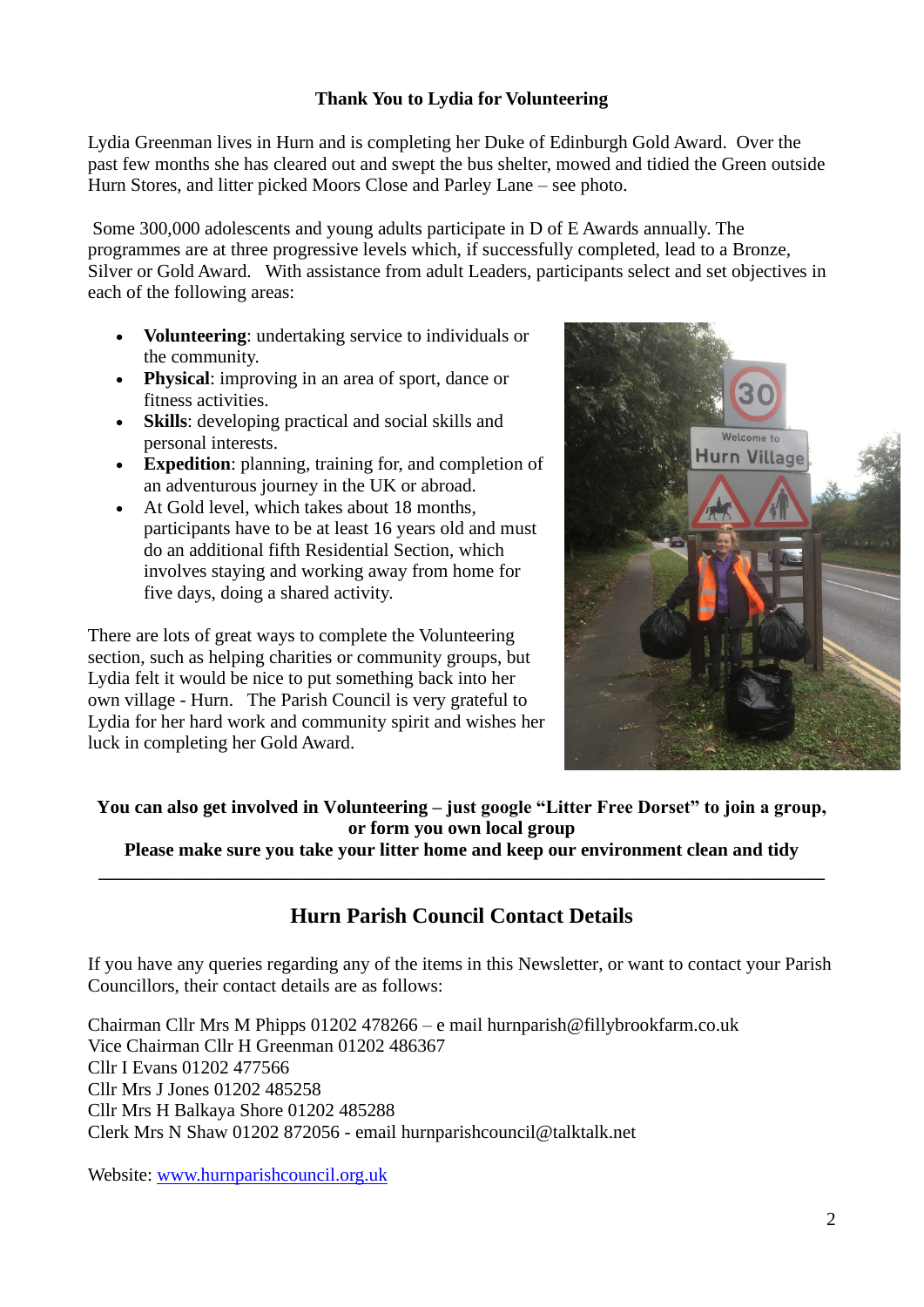### **Changes to Moors Close Play Areas**

Most of the existing play equipment was installed as a Millenium Project in 2000 and is now in a bad state of repair. The Parish Council has already had to decommission and remove most of the equipment as it was unsafe. The only reusable equipment is the swings which were replaced not long ago. We held two community consultation events in August and September, about proposed changes to the Play Areas. At the first one we asked what sort of new equipment you might like to see, and at the second event we produced proposals for layout changes, and the type of new equipment, based on what you had told us.

This is what will be happening – starting after Christmas, to be completed by  $1<sup>st</sup>$  April 2019:

**Play Area 1** - (closest to Hurn Stores) – to be fully refurbished and tidied up with new bark chip, reusing the existing swings.

**Play Area 2** - existing equipment removed; the area to be extended northwards; fully refurbished with new bark chip; and brand new play equipment installed. This will comprise: Play Tower with Bannister Bars and Covered Slide; Multi Seesaw; 2 Spinner Bowls. See illustrations (not to scale).

**Play Area 3** – to be removed.

**Play Area 4** - existing equipment removed, area extended and refurbished as a "natural play area" with big logs for sitting and playing on, and small wood/logs for den building etc.



#### **New Picnic Benches**

The Parish Council requested that the Parish Community Fund purchase three new picnic benches for the Green in Moors Close, to replace the old ones which were removed for safety reasons some months ago, and they were installed in September. We had received many requests for them to be replaced, as they are very well used all year round.